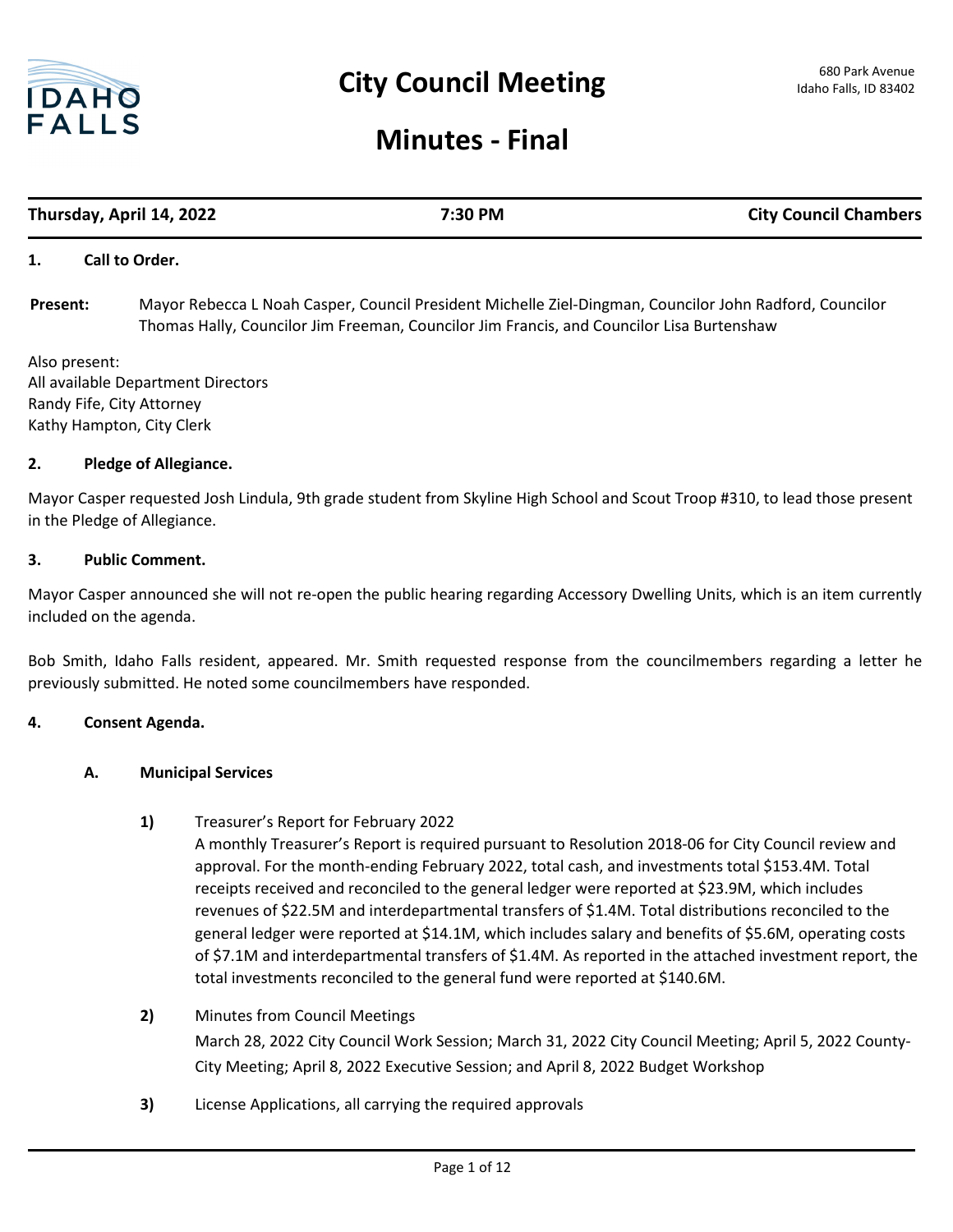#### *Recommended Action:*

It was moved by Council President Ziel-Dingman, seconded by Councilor Burtenshaw, to approve, accept, or receive all items on the Consent Agenda according to the recommendations presented. The motion carried by the following vote: Aye - Councilors Burtenshaw, Hally, Dingman, Radford, Freeman, Francis. Nay - none.

# **5. Regular Agenda.**

#### **A. Public Works**

**1)** Right-of-Way Vacation - Tara Street, West of Skyline Drive

Public Works recommends vacation of Tara Street right-of-way located west of Skyline Drive, beginning forty feet west of the east section line of the southeast quarter of Section 23, Township 2 North, Range 37 East of the Boise Meridian as depicted in the attached Exhibit. The Developer desires the vacation to better facilitate planned development of this property.

Public Works Director Chris Fredericksen appeared. He stated these requests are in response to development. He also stated there are no concerns/issues with the city. Per Councilor Francis, Director Fredericksen stated this land is undeveloped and there is no intention for the street to continue to the west, although, it is still likely to be used as a drive access for private parking for the multi-family development.

It was moved by Councilor Burtenshaw, seconded by Councilor Hally, to approve the right-of-way vacation ordinance under a suspension of the rules requiring three complete and separate readings and request that it be read by title. The motion carried by the following vote: Aye - Councilors Freeman, Radford, Burtenshaw, Francis, Dingman, Hally. Nay - none.

At the request of Mayor Casper, the City Clerk read the ordinance by title only:

# ORDINANCE NO. 3453

AN ORDINANCE OF THE CITY OF IDAHO FALLS, IDAHO, A MUNICIPAL CORPORATION OF THE STATE OF IDAHO, PROVIDING FOR THE VACATIONS OF RIGHT-OF-WAY LOCATED WITHIN THE CITY OF IDAHO FALLS AND LEGALLY DESCRIBED IN SECTION 1 OF THIS ORDINANCE; PROVIDING THAT TITLE TO SAID VACATED RIGHT-OF-WAY SHALL VEST AS SPECIFIED IN SECTION 3 OF THIS ORDINANCE; PROVIDING THAT THIS ORDINANCE SHALL BE IN FULL FORCE AND EFFECT FROM AND AFTER PASSAGE, APPROVAL, AND PUBLICATION ACCORDING TO LAW.

**2)** Right-of-Way Vacation - Capotil (Capital) Hills Addition and Dwight's Addition

Public Works recommends vacation for all remaining street and alley right-of-way dedications made by Capotil (Capital) Hills Addition and Dwight's Addition as shown in Exhibit "B". The City of Idaho Falls has purchased the surrounding property and intends to build a new Community Policing Facility at this location.

Director Fredericksen stated this process has been reviewed by all appropriate staff. He also stated this is one of the last items remaining for construction of the police facility. Per Councilor Freeman, Director Fredericksen believes these plats may be 100 years old.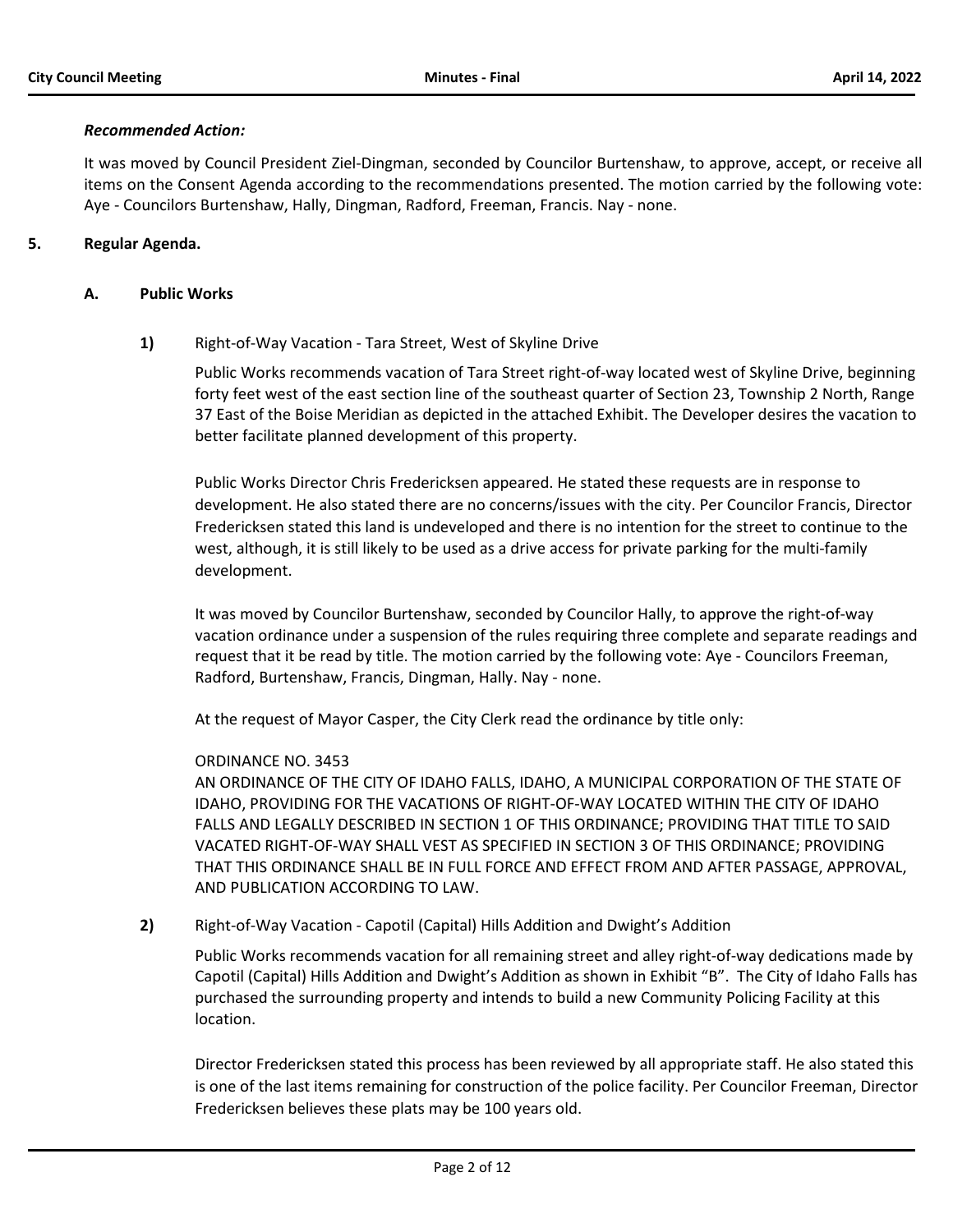It was moved by Councilor Hally, seconded by Councilor Burtenshaw, to approve the right-of-way vacation ordinance under a suspension of the rules requiring three complete and separate readings and request that it be read by title. The motion carried by the following vote: Aye - Councilors Hally, Radford, Francis, Dingman, Burtenshaw, Freeman. Nay - none.

At the request of Mayor Casper, the City Clerk read the ordinance by title only:

# ORDINANCE NO. 3454

AN ORDINANCE OF THE CITY OF IDAHO FALLS, IDAHO, A MUNICIPAL CORPORATION OF THE STATE OF IDAHO, PROVIDING FOR THE VACATION OF STREET AND ALLEY RIGHT-OF-WAY LOCATED WITHIN THE CITY OF IDAHO FALLS AND LEGALLY DESCRIBED IN SECTION 1 OF THIS ORDINANCE; PROVIDING THAT TITLE TO SAID VACATED RIGHT-OF-WAY SHALL VEST AS SPECIFIED IN SECTION 2 OF THIS ORDINANCE; PROVIDING THAT THIS ORDINANCE SHALL BE IN FULL FORCE AND EFFECT FROM AND AFTER PASSAGE, APPROVAL, AND PUBLICATION ACCORDING TO LAW.

# **B. Community Development Services**

**1)** Development Agreement, Final Plat and Reasoned Statement of Relevant Criteria and Standards, Southpoint, Division No. 11.

Attached is the application for the Final Plat and Reasoned Statement of Relevant Criteria and Standards for the Southpoint, Division No. 11. The Planning and Zoning Commission considered this item at its July 6, 2021, meeting and recommended approval by unanimous vote. Staff concurs with this recommendation.

Councilor Francis stated there is an area that will connect to the neighborhood as a walkable area, there are 37 buildable lots, and half of the money for the cost of the bridge over the canal has been set aside by the developer.

It was moved by Councilor Francis, seconded by Councilor Burtenshaw, to approve the development agreement for Southpoint, Division No. 11, and give authorization for the Mayor and City Clerk to execute the necessary documents. The motion carried by the following vote: Aye - Councilors Francis, Dingman, Freeman, Hally, Radford, Burtenshaw. Nay - none.

It was moved by Councilor Francis, seconded by Councilor Burtenshaw, to accept the Final Plat for Southpoint, Division No. 11 and give authorization for the Mayor, City Engineer, and City Clerk to sign said Final Plat. The motion carried by the following vote: Aye - Councilors Freeman, Francis, Hally, Radford, Burtenshaw, Dingman. Nay - none.

It was moved by Councilor Francis, seconded by Councilor Burtenshaw, to approve the Reasoned Statement of Relevant Criteria and Standards for the Final Plat for Southpoint, Division No. 11, and give authorization for the Mayor to execute the necessary documents. The motion carried by the following vote: Aye - Councilors Dingman, Radford, Francis, Burtenshaw, Hally, Freeman. Nay - none.

**2)** Quasi-Judicial Public Hearing-Rezone from R1, Single Dwelling Residential to LM, Light Manufacturing and Heavy Commercial, and R&D, Research and Development with the Limited Development and Limited Development Approach Surface Airport Overlay Zones, Zoning Ordinance and Reasoned Statement of Relevant Criteria and Standards, approximately 127 acres located in Section 1, Township 2 North, Range 37 East.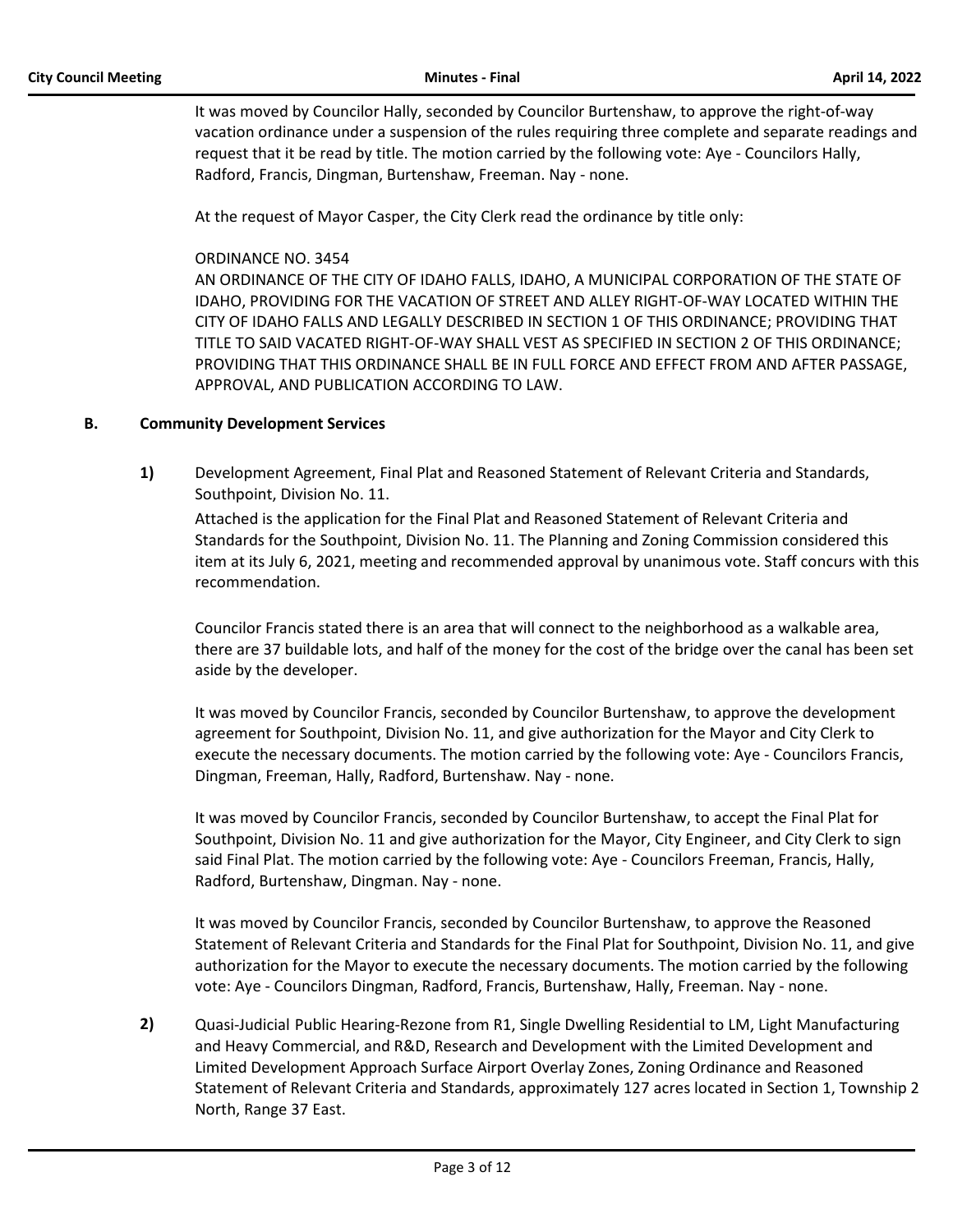Attached is the application for Rezoning from R1 to LM and R&D with the Limited Development and Limited Development Approach Surface Airport Overlay Zones, Zoning Ordinance, and Reasoned Statement of Relevant Criteria and Standards for approximately 127 acres located in Section 1, Township 2 North, Range 37 East. The Planning and Zoning Commission considered this item at its February 2, 2021, meeting and recommended to the Mayor and City Council denial of the zone change with a unanimous vote. Staff concurs with this recommendation.

Mayor Casper opened the public hearing and ordered all items presented be entered into the record. She requested staff presentation.

Community Development Services (CDS) Director Brad Cramer appeared. He stated this property has been purchased by the Idaho Falls Regional Airport (IDA).

He presented the following:

Slide 1 - Property under consideration in current zoning

Director Cramer stated there are two zones being requested, noting this is currently all zoned R1 (Single Dwelling Residential). He identified the area to the west and the north is being requested to LM, and the far east is being requested to R&D. He also stated when IDA purchased the property, per grant assurances with the FAA (Federal Aviation Administration), the property needed to be rezoned to allow IDA activities to occur as necessary. Director Cramer stated the LM zone was originally written for the airport in the old zoning code. He also stated this was originally proposed to all be rezoned as LM, however, a number of neighbors who attended the P&Z (Planning and Zoning) Meeting requested a buffer zone next to the single-family housing as LM was not appropriate, which the P&Z concurred. Director Cramer stated since that time, CDS and IDA staff held a neighborhood meeting to discuss what would be appropriate and acceptable, and from that meeting staff determined the boundaries around that subdivision that R&D would be more appropriate as far as commercial uses and is meant to be a higher standard development with a greater buffer. Therefore, Director Cramer stated staff is recommending the buffer around the subdivision, however, he indicated the current map was not taken back to P&Z as staff believed this addressed the discussion regarding an appropriate buffer. He also indicated if council does not agree, this item could be remanded back to P&Z. He believed this hearing allowed the opportunity for the neighbors to still speak.

Slide 2 - Aerial photo of property under consideration Director Cramer stated this property is east of the Snake River, north of Iona Road, and south of Sage Lakes Golf Course.

Slide 3 - Additional aerial photo of property under consideration Director Cramer identified the existing subdivision, stating the remaining property is undeveloped.

#### Slide 4 - Airport Overlay Map

Director Cramer stated this property has two different designations which are included in the request - Limited Development Overlay Zone which further restricts what can happen on the site; and Limited Development Approach Surface, which is a critical area that the IDA is trying to protect from the moratorium that previously occurred.

#### Slide 5 - Comprehensive Plan

Director Cramer stated this area is a mix of General Urban, where it's expected to find a variety of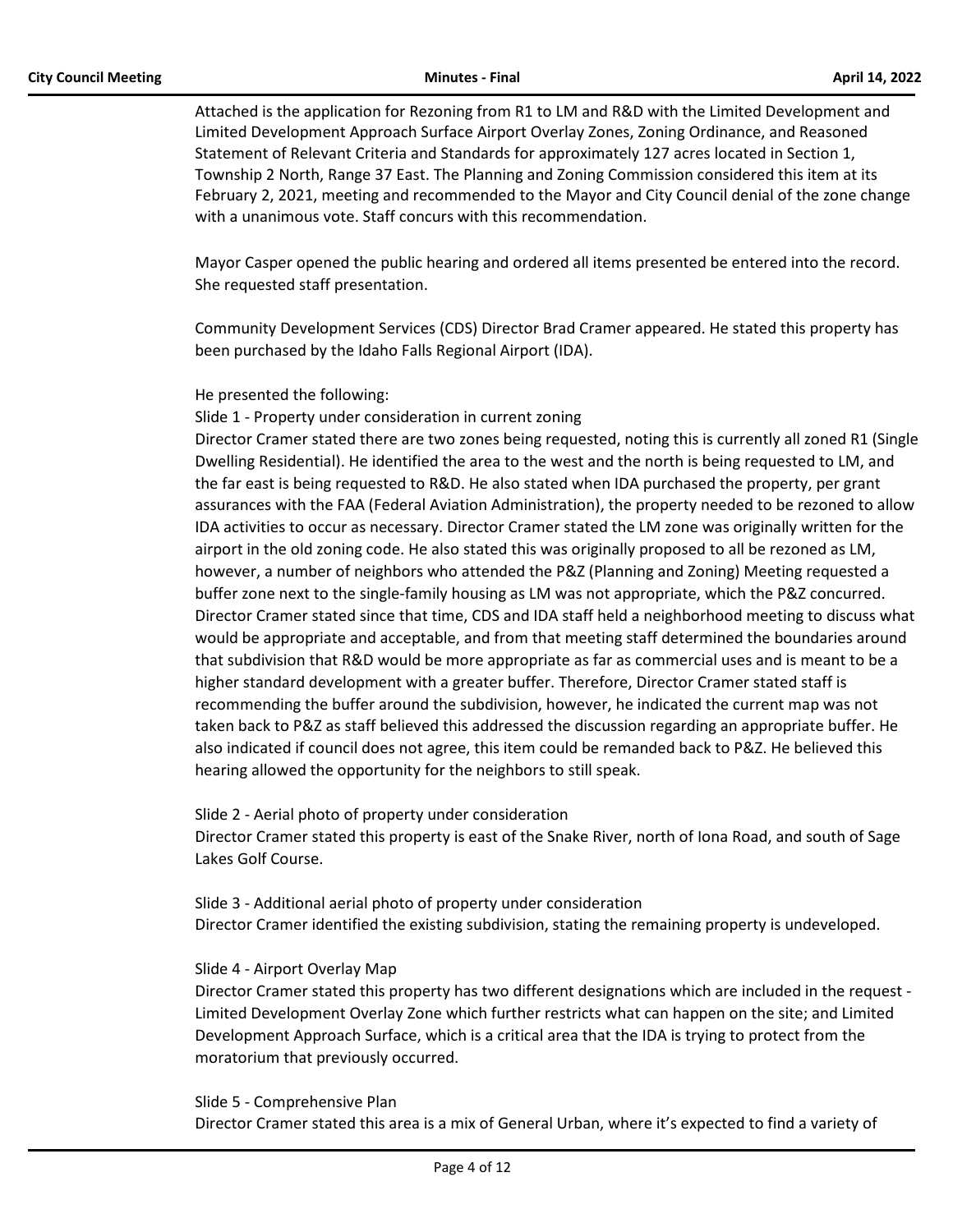housing types and smaller commercial services, and Special Use, noting all of IDA is considered Special Use.

Councilor Freeman believed the P&Z recommended the entire area to be R&D. Director Cramer stated staff did not agree as they believed LM is written to accommodate the airport. Councilor Burtenshaw requested explanation of the public notification for the neighborhood meeting. Director Cramer believes all residents in the subdivision and along the adjacent road received notification, the PowerPoint that was shown included similar maps to the current slides, believing there was confusion with the uses as the Airport Overlay listed uses do not match exactly what the zone uses allow. He explained the most restrictive zone applies. He also stated there was discussion regarding the uses, the airport issues, and the Comprehensive Plan. Director Cramer indicated staff reviewed comments received so they could be addressed. Per Mayor Casper, Director Cramer stated the LM zone is the only actual use for the airport although R&D could be supportable. He also stated this eliminates heavier uses and retail-oriented uses as staff wants to be careful with any future uses with direct access into the neighborhood. Councilor Francis questioned if anything that is incompatible with the airport would be eliminated in LM. Director Cramer stated staff would take the uses allowed in LM and the uses allowed in the Overlay, and if the uses are only allowed in one or the other, the most restricted would apply. Per Councilor Francis, Director Cramer confirmed there are more options in the LM than the R&D. Councilor Francis believes this would be feasible as R&D with limited development options. Director Cramer believes this would eliminate all airport functions on the property.

Mayor Casper requested any public comment.

Chris Jensen, Cove Fort Drive, appeared. Mr. Jensen stated this affects him and his neighborhood. He does not believe this was shown to every member of the neighborhood as public notices are usually found in a ditch. Mr. Jensen questioned the R&D zone and how big it is with the possibility of being next to a drinking establishment that is allowed in LM. He believes there are a lot of different options in the LM and he requested this be considered as this is a family neighborhood. He understands this needs to be changed for the airport, but he wants to know what will be put there. He also wants to see a side-by-side comparison of the LM and the airport, and he believes this list should be published for the neighborhood so they can see what's going in. Mr. Jensen questioned why? He does not want his street to become a busy street. He requested the council consider these requests.

Mayor Casper clarified there is no intent with the proposal to put LM next to residential.

Gregg Baczuk, Tradition Circle, appeared. Mr. Baczuk stated he did not receive an invitation to the neighborhood meeting.

Blane Wilson, Fairway Estates neighborhood, appeared. Mr. Wilson questioned, per the R&D zone, if the street would go through the neighborhood and if it would become an access portal for that area. Mayor Casper clarified that is a development question and is not germane to the rezone issue. Mr. Wilson stated he would hope the consideration be made for the neighbors that access to the R&D area would be limited to passage other than through the neighborhood.

Mike Marshall, adjacent area, appeared. Mr. Marshall stated he understands the zoning, but he questioned the strip on the south side that was purchased because the property was sold that way. He questioned why this can't be tied into the south of this subdivision as it doesn't seem logical to have a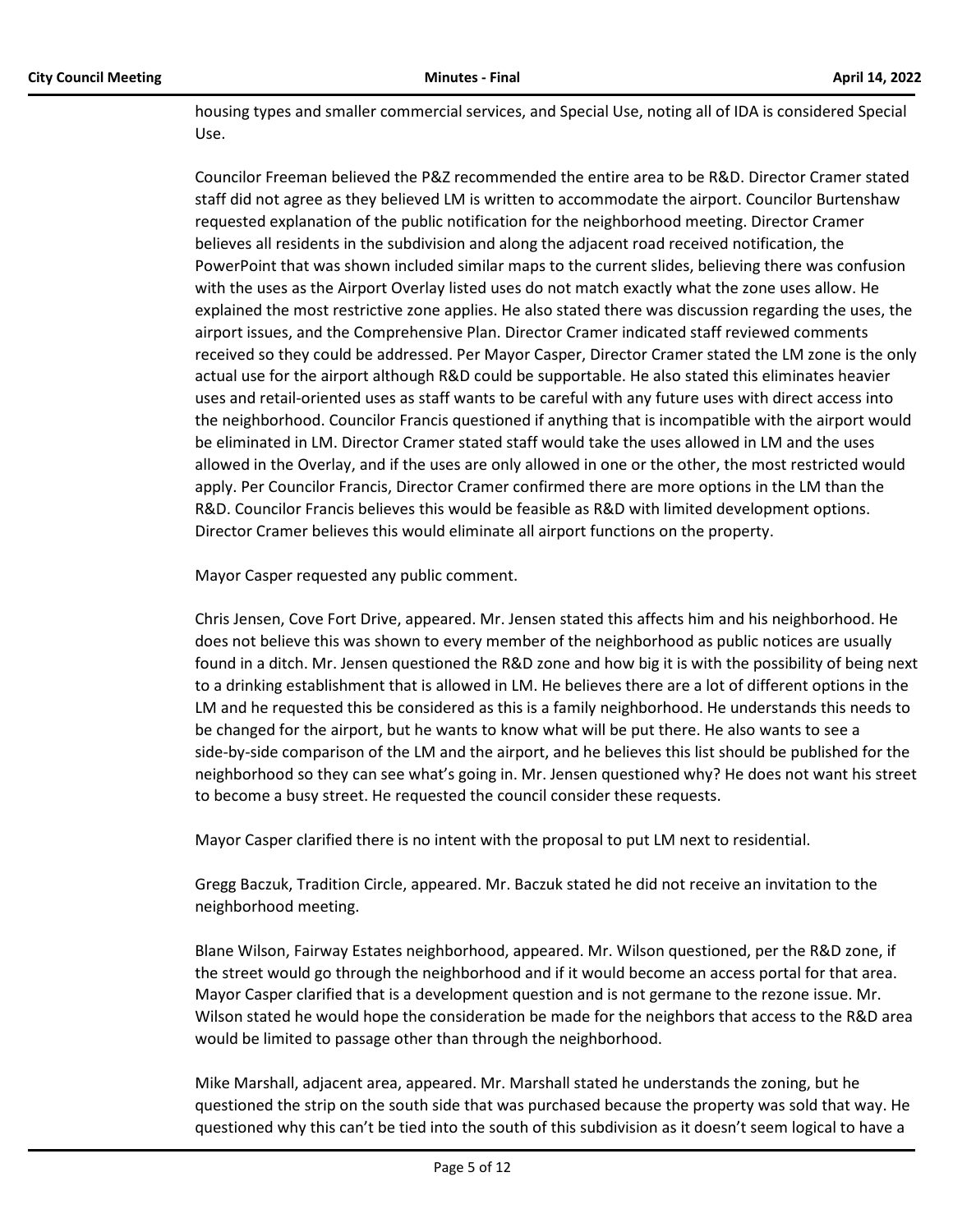section of R&D to the south when there will be a community meeting on April 19 regarding 51 acres along Iona Road that he assumes will eventually come to the city. Mr. Marshall questioned the area for future development. Mr. Fife clarified the council can discuss the proposed zoning for the strip and the possible uses within the area, although any decision for items off the property are not appropriate. Mr. Marshall wants something logical and that would tie into the subdivision realizing this property was purchased with federal money. He believes this should be considered with development right up to the R&D in the future.

Per Mayor Casper, IDA Director Rick Cloutier had no additional information to share. Councilor Freeman questioned the parcel in the south as mentioned. Director Cramer believes only seeing one application at a time it looks as if it's happening in isolation although he noted the next agenda item will include the strip which is a rezone and annexation which recently happened. He noted those plans are not pertinent to the current discussion although these things are discussed by staff all together, and staff is well aware of what's happening in the area. He clarified the area in the south is R3A (Residential Mixed Use), which could allow single-family. Per Mayor Casper, Director Cramer stated, per the public meetings, the record was within 300' of the property although a pocket in the center may have been missed. Per Mayor Casper, Mr. Fife stated the city is required to send out notices, and is not liable for any Postal services. Per Mayor Casper, Director Cramer stated he has a list of mailing notices for the hearings, the neighborhood meeting was a guideline at the time although this is now required, and the neighborhood meeting was held jointly with IDA, although he is unsure who these notices were mailed to. Councilor Burtenshaw questioned R&D as a buffer zone to R3A. Director Cramer stated transitions would typically be R&D to R3A to R1, however, R&D was written with stringent buffer requirements in the event it was up against residential as it is not a light zone for buffering. Per Councilor Radford, Director Cramer stated any developer would be required to put a 20' wide landscape strip with trees planted at intervals adjacent to the residences, or 15' if a 8' tall masonry wall or opaque fence is constructed. Also per Councilor Radford, Director Cramer stated discussion has occurred over the previous year for the entire area as an innovation district for the Idaho National Laboratory (INL), including a study that was performed with several stakeholders and funded by the Regional Economic Development Association, noting this has not been officially adopted by anyone at this point. He indicated the discussion included the idea for a potential large campus, which R&D fits, things within LM fits, and this area could take a variety of zones. Also per Councilor Radford, Director Cramer identified the proposed interchanges, he believes the earliest known answer will be this fall with construction in 2027. Councilor Francis questioned a delay if this were sent this back to P&Z. Director Cramer explained the process, stating this wouldn't go to P&Z until July, although there is the potential of June. Councilor Burtenshaw questioned an urgency. Director Cramer stated there is no urgency for CDS although he deferred to Director Cloutier. Director Cloutier appeared. He stated there is no timeframe, noting the master plan meeting was held at the same time as the neighborhood meeting. He does not believe two more months would make a difference. Council President Dingman believes there's a lot of misunderstanding in why IDA can't keep this property in R1. To this, Director Cloutier stated IDA requested LM as that would allow construction of IDA facilities for future use. He also stated R&D does not allow any facilities, therefore, R&D was a compromise with the neighborhood for a buffer, noting IDA would most likely not build anything. He emphasized residential development is not allowed in any areas that are funded by FAA due to noise and safety. Council President Dingman questioned the consequences of not changing the zone. Director Cloutier stated this would be a violation of grant assurances which could result in penalties and paying back grant obligation funds. Per Council President Dingman, Director Cloutier stated R&D would allow minor development although it must be far away from the residences.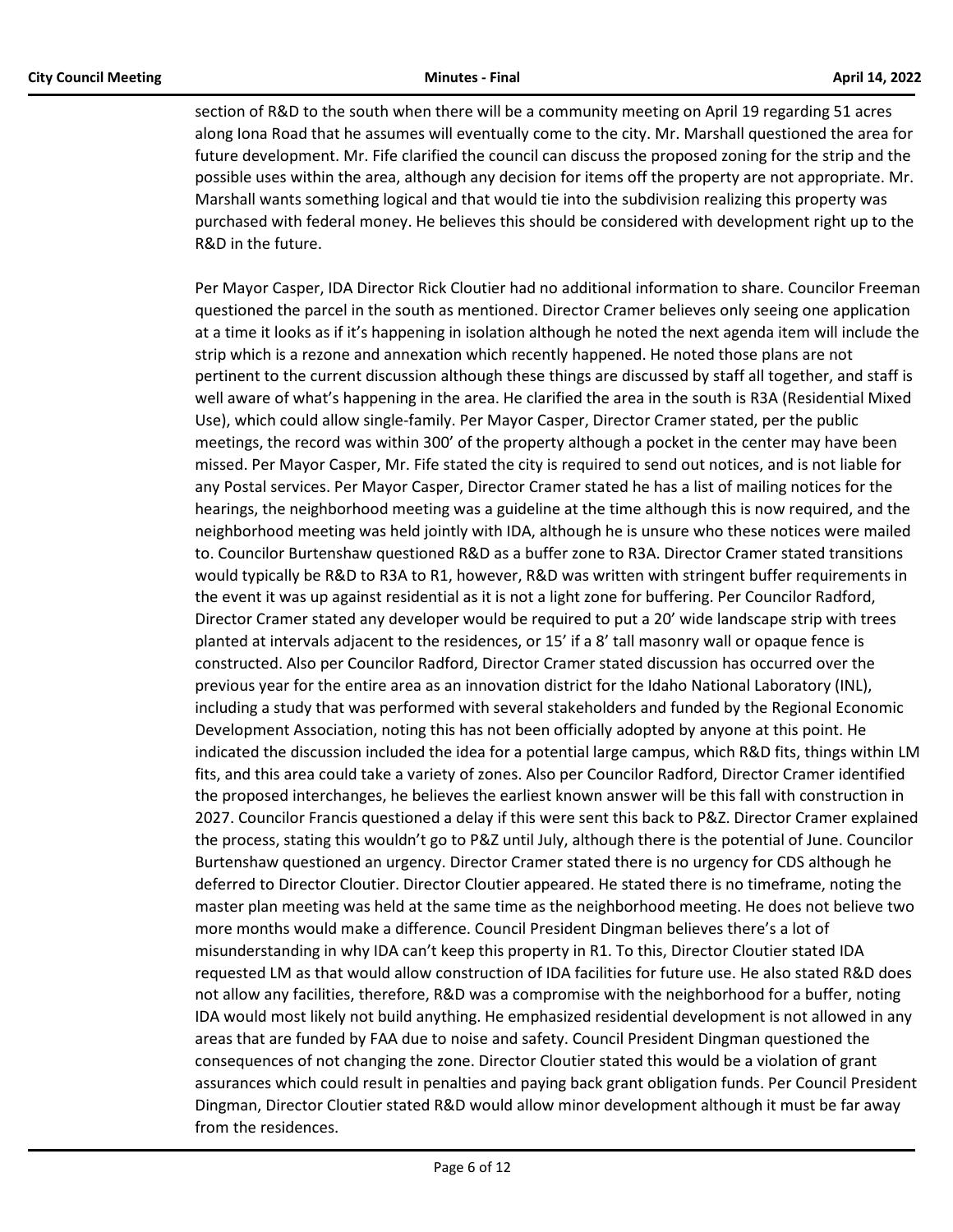Mayor Casper closed the public hearing.

Council President Dingman believes the city is attempting to solve a safety issue with the rezone. Unfortunately, per the P&Z minutes, she also believes the residential zone is not consistent and as IDA grows additional safety structures will likely be built in the future. She expressed her appreciation for the R&D to prevent the navigational equipment being too close to residential. Council President Dingman believes the most strict use must be applied; there will not be concerns from the residences; this allows a very limited amount of things to be built, noting the priority is safety, not financial; it's the city's goal to be in alignment with FAA grant assurances; and this makes the most sense for capital development of IDA. Councilor Freeman clarified access to this area will be addressed in the future. He stated he agrees with Council President Dingman that the property was purchased to support IDA and to preserve the grant assurances, and he believes this is a good compromise as a buffer and is the only buffer available. Councilor Burtenshaw believes the Airport Overlay allows additional opportunities south of the subdivision. She does not believe R&D is the only thing necessary against this neighborhood. Council President Dingman questioned which zoning has no residential component as the city can't request a residential zoning that aligns with the Airport Overlay and the grant assurances. Due to discussion following the history of the R3A area, Mayor Casper re-opened the public hearing. Director Cramer identified the R3A area, north of Iona Road, stating a portion of this area allows residential to be built because the city owns this property. He clarified the R3A to the south is still permissible because the city does not own this property. He stated there's a small portion of land within this area that will not allow residential so development must be designed around it. Councilor Radford questioned special uses in the Airport Overlay that would be compatible. Director Cramer believes the issue is not with people gathering in one place, this is a permanency issue, noting that expectation deteriorates over time with noise as a nuisance. He stated a notice is placed on any plat within the noise restriction areas regarding airport operations and noise levels exceeding the threshold. Mayor Casper believes this is also about nuisance or uses that will generate complaints. Per Councilor Francis, Director Cramer confirmed the key to this item is that the city owns the property, and it can't be developed in ways for a private developer due to the subject of grant assurances. Per Councilor Radford, Director Cloutier stated once this property is purchased with FAA funding it falls under grant assurances and becomes encumbered under federal acquisition laws and it must go to congress and be excepted, which happens very few times. Director Cloutier reiterated there cannot be residential zoning in anything the airport owns. Per Councilor Francis, Director Cloutier stated the land could not be sold, it could be leased but any lease more than 10 years is considered a sale in the FAA guidelines. He emphasized this is very restrictive in any development other than airport uses.

Mike Marshall reappeared. Mr. Marshall stated he understands this property was purchased with federal funding although he does not believe the city would have bought the property south of that subdivision if it wasn't forced as part of entire sale. He does not believe this property is in the flight zone, and it serves no purpose except for a connection road. Mr. Marshall believes this could be zoned R&D but it could also be left alone, which fits well. He indicated 30 adjacent acres are now for sale which could tie into the entire area.

Chris Jensen reappeared. Mr. Jensen stated he's received several messages that the website connection is not working so several individuals cannot participate. Mayor Casper clarified there is no virtual connection for the meeting unless specifically requested in advance. Mr. Jensen questioned to know what will go in the zone.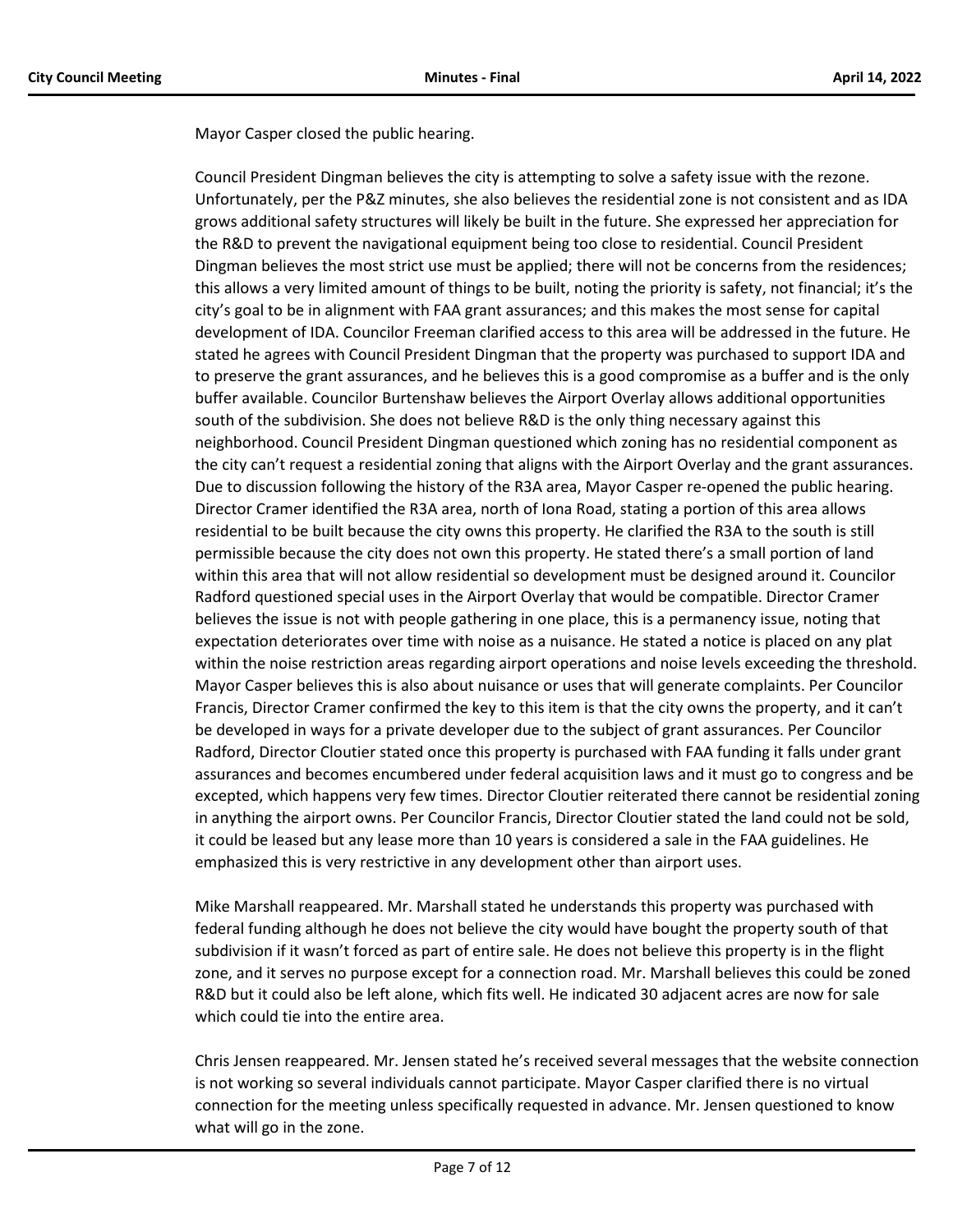Mayor Casper explained all information received for the hearing is very thorough in terms of uses.

Mayor Casper closed the public hearing.

Councilor Francis believes LM and R&D is the best protection for the IDA's future; R&D as buffer makes sense; a key piece is that this is city-owned property; and if something could be learned from P&Z there is no point to remand this back to P&Z. Councilor Hally believes there would be no value to send it back to P&Z; the airport needs flexibility; IDA is one of the fastest growing airports in the nation and is an incredible asset to the community; and this is the best decision going forward. Councilor Freeman noted the current agricultural uses can stay in place even with the zoning change. Councilor Burtenshaw prefers not to remand this back to P&Z as the city's hands are tied. Councilor Radford believes the P&Z would learn what the council has learned if this was sent back to P&Z; he agrees this is the best protection for the airport; and this is the best case scenario for the neighborhood. Councilor Freeman stated this request to P&Z was all for LM, noting the P&Z suggested the R&D which was a compromise from staff. Mayor Casper believes protecting the airport is protecting everyone. She emphasized the city is bound to honor the grant assurances.

It was moved by Councilor Burtenshaw, seconded by Councilor Francis, to approve the ordinance rezoning approximately 127 acres located in Section 1, Township 2 North, Range 37 East from R1 to LM and R&D with the Limited Development and Limited Development Approach Surface Airport Overlay Zones under a suspension of the rules requiring three complete and separate readings and request that it be read by title and published by summary. Mayor Casper expressed her gratitude to the councilors, staff, and the public with this complicated item. The motion carried by the following vote: Aye - Councilors Radford, Freeman, Burtenshaw, Francis, Dingman, Hally. Nay - none.

At the request of Mayor Casper, the City Clerk read the ordinance by title only:

# ORDINANCE NO. 3455

AN ORDINANCE OF THE CITY OF IDAHO FALLS, IDAHO, A MUNICIPAL CORPORATION OF THE STATE OF IDAHO, PROVIDING FOR THE REZONING OF APPROXIMATELY 127 ACRES AS DESCRIBED IN SECTION 1 OF THIS ORDINANCE FROM R1, SINGLE DWELLING RESIDENTIAL TO LM, LIMITED MANUFACTURING AND HEAVY COMMCERCIAL, R&D, RESEARCH AND DEVELOPMENT, WITH THE LIMITED DEVELOPMENT AND LIMITED DEVELOPMENT APPROACH SURFACE AIRPORT OVERLAY ZONES; AND PROVIDING SEVERABILITY, PUBLICATION BY SUMMARY, AND ESTABLISHING EFFECTIVE DATE.

It was moved by Councilor Burtenshaw, seconded by Councilor Francis, to approve the Reasoned Statement of Relevant Criteria and Standards for the Rezone from R1 to LM and R&D with the Limited Development and Limited Development Approach Surface Airport Overlay Zones and give authorization for the Mayor to execute the necessary documents. The motion carried by the following vote: Aye - Councilors Hally, Burtenshaw, Dingman, Freeman, Francis, Radford. Nay - none.

**3)** Legislative Public Hearing-Part 1 of 2 of the Annexation and Initial Zoning-Annexation Ordinance and Reasoned Statement of Relevant Criteria and Standards for 10.630 acres of Section 1, Township 2 North, Range 37 East.

Attached is part 1 of 2 of the application for Annexation and Initial Zoning of LM, Light Manufacturing and Heavy Commercial, R&D, Research and Development, and Limited Development and Limited Development Approach Surface Airport Overlay Zones which includes the Annexation Ordinance and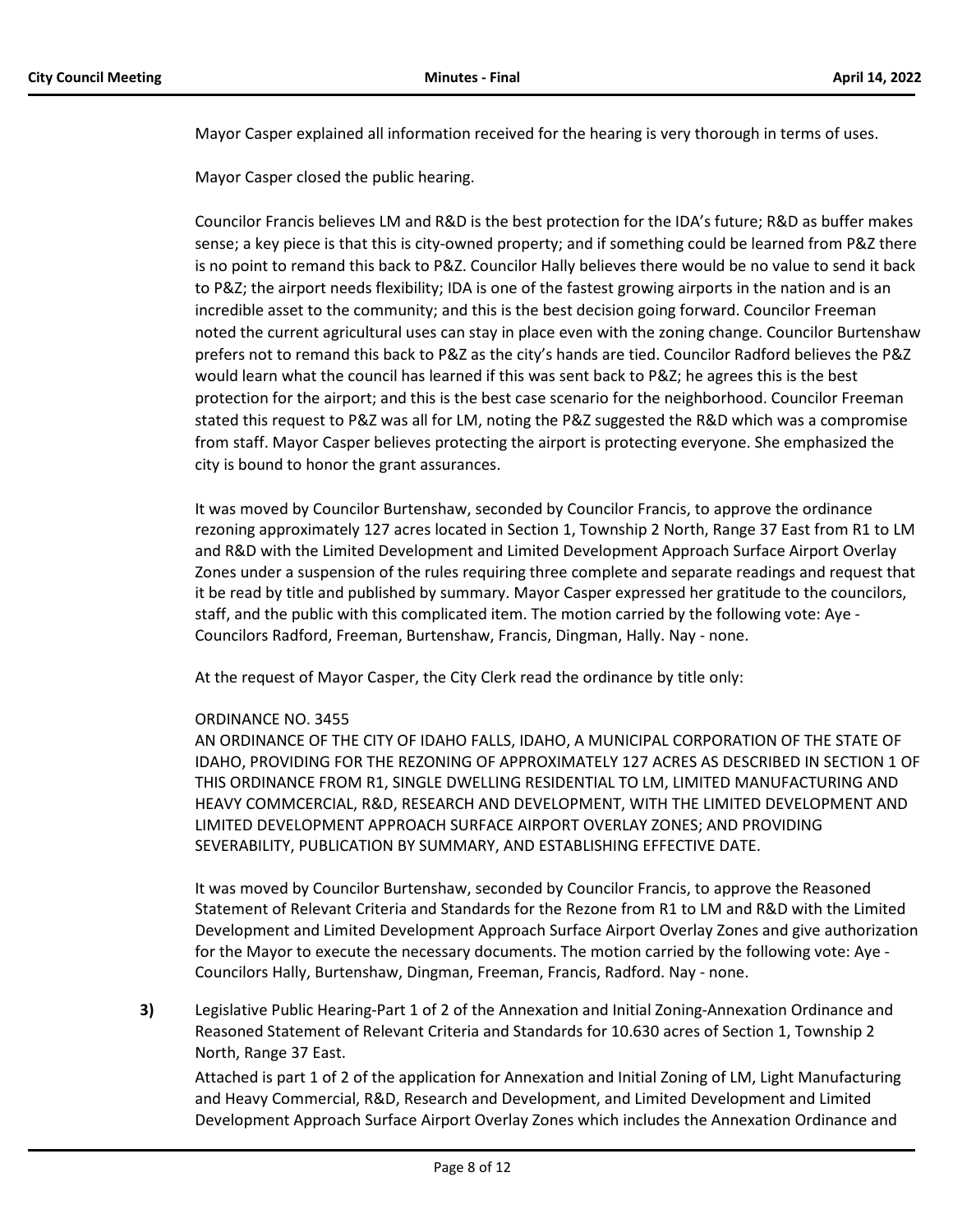Reasoned Statement of Relevant Criteria and Standards for 10.630 acres of Section 1, Township 2 North, Range 37 East. The Planning and Zoning Commission considered this item at its February 2, 2021, meeting and unanimously voted to recommended approval of the annexation with an initial zoning of R&D.

Mayor Casper opened the public hearing and ordered all items presented be entered into the record. She requested staff presentation as the city is the applicant.

Director Cramer appeared. He stated these items are similar to what was just heard and similar in location.

He presented the following: Slide 1 - Property under consideration in current zoning Director Cramer identified the area, stating this property was purchased by IDA. He stated R&D is proposed as a buffer from the adjacent residential.

Slide 2 - Comprehensive Plan Map Director Cramer stated this is consistent with Special Use and General Urban.

Slide 3 - Aerial photo of property under consideration Director Cramer stated this land is currently vacant. He identified the single-family residential in the vicinity.

Slide 4 - Airport Overlay Map

Director Cramer stated most of the property is in the limited development noting a portion towards the west side falls within the limited development approach surface.

Mayor Casper requested any public comment. No one appeared. Mayor Casper closed the public hearing.

Councilor Burtenshaw reiterated this follows the prior hearing, noting this R&D will reach the R&D and the LM in the prior hearing.

It was moved by Councilor Burtenshaw, seconded by Councilor Francis, to approve the ordinance annexing 10.630 acres of Section 1, Township 2 North, Range 37 East under a suspension of the rules requiring three complete and separate readings and request that it be read by title and published by summary. The motion carried by the following vote: Aye - Councilors Burtenshaw, Hally, Radford, Dingman, Freeman, Francis. Nay - none.

At the request of Mayor Casper, the City Clerk read the ordinance by title only:

#### ORDINANCE NO. 3456

AN ORDINANCE OF THE CITY OF IDAHO FALLS, IDAHO, A MUNICIPAL CORPORATION OF THE STATE OF IDAHO; PROVIDING FOR THE ANNEXATION OF APPROXIMATELY 10.630 ACRES DESCRIBED IN EXHIBIT A OF THIS ORDINANCE, AMENDING THE LEGAL DESCRIPTION OF THE CITY WITH THE APPROPRIATE COUNTY AND STATE AUTHORITIES; AND PROVIDING SEVERABILITY, PUBLICATION BY SUMMARY, AND ESTABLISHING EFFECTIVE DATE.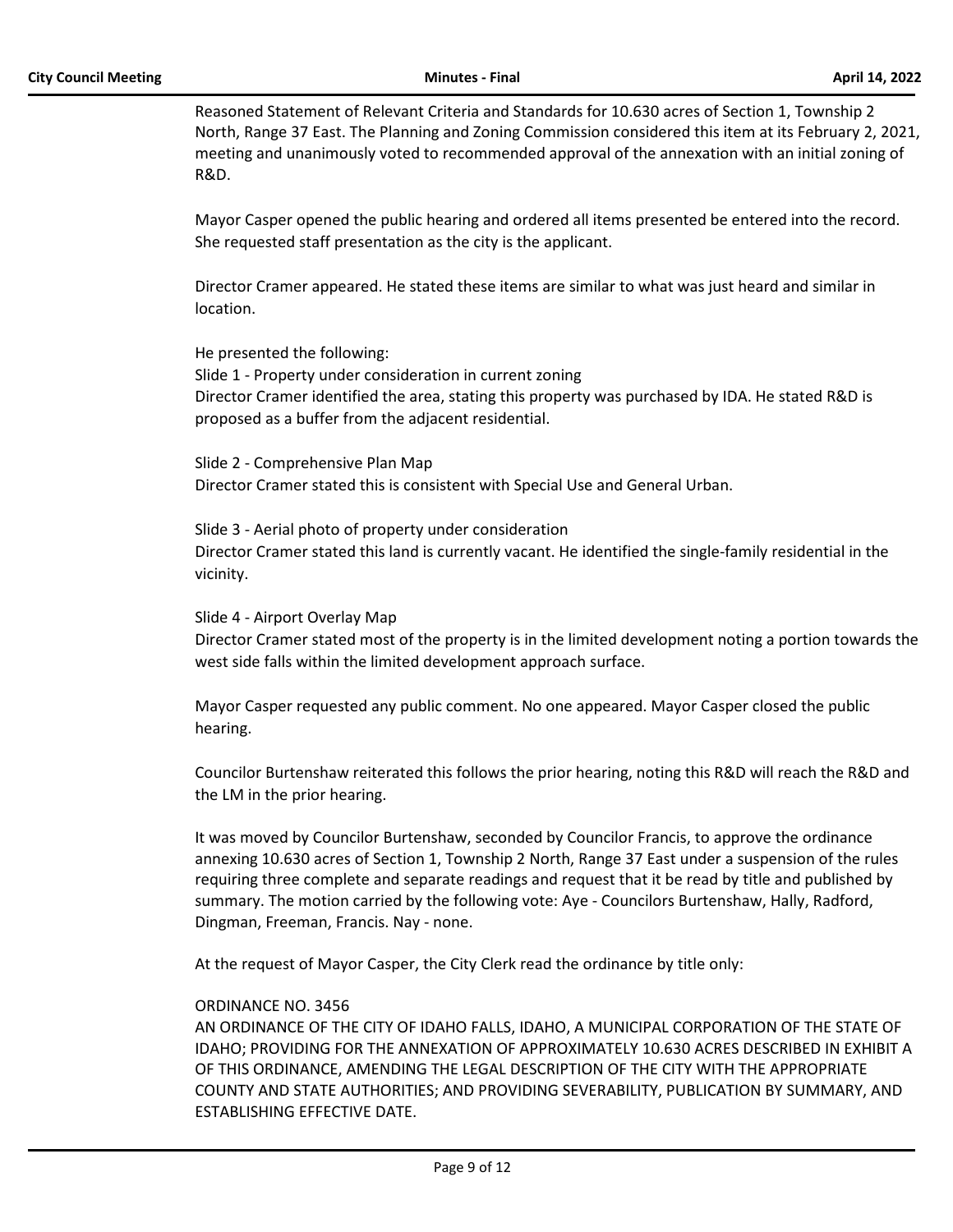It was moved by Councilor Burtenshaw, seconded by Councilor Francis, to approve the Reasoned Statement of Relevant Criteria and Standards for the annexation of 10.630 acres of Section 1, Township 2 North, Range 37 East and give authorization for the Mayor to execute the necessary documents. The motion carried by the following vote: Aye - Councilors Dingman, Burtenshaw, Francis, Freeman, Hally, Radford. Nay - none.

**4)** Legislative Public Hearing-Part 2 of 2 of the Annexation and Initial Zoning of LM, Light Manufacturing and Heavy Commercial, R&D, Research and Development with the Limited Development and Limited Development Approach Surface Airport Overlay Zones, Initial Zoning Ordinance and Reasoned Statement of Relevant Criteria and Standards, 10.630 Acres, Southeast ¼ of Section 1, Township 2 North, Range 37 East.

Attached is part 2 of 2 of the application for Annexation and Initial Zoning of LM, Light Manufacturing and Heavy Commercial, R&D, Research and Development with the Limited Development and Limited Development Approach Surface Airport Overlay Zones which includes the Initial Zoning Ordinance and Reasoned Statement of Relevant Criteria and Standards for 10.630 Acres, Southeast ¼ of Section 1, Township 2 North, Range 37 East. The Planning and Zoning Commission considered this item at its February 2, 2021, meeting and recommended approval of R&D by a unanimous vote.

It was moved by Councilor Burtenshaw, seconded by Councilor Francis, to assign a Comprehensive Plan Designation of "General Urban and Special Use" and approve the ordinance establishing the initial zoning for LM, Light Manufacturing and Heavy Commercial, R&D, Research and Development with the Limited Development and Limited Development Approach Surface Airport Overlay Zones as shown in the ordinance exhibits under a suspension of the rules requiring three complete and separate readings and request that it be read by title and published by summary, that the City limits documents be amended to include the area annexed herewith, and that the City Planner be instructed to reflect said annexation, amendment to the Comprehensive Plan, and initial zoning on the Comprehensive Plan and Zoning Maps located in the Planning office. The motion carried by the following vote: Aye - Councilors Francis, Dingman, Freeman, Hally, Radford, Burtenshaw. Nay - none.

At the request of Mayor Casper, the City Clerk read the ordinance by title only:

# ORDINANCE NO. 3457

AN ORDINANCE OF THE CITY OF IDAHO FALLS, IDAHO, A MUNICIPAL CORPORATION OF THE STATE OF IDAHO; PROVIDING FOR THE INITIAL ZONING OF APPROXIMATELY 10.630 ACRES DESCRIBED IN EXHIBIT A OF THIS ORDINANCE AS LM, LIMITED MANUFACTURING AND HEAVY COMMERCIAL AND R&D, RESEARCH AND DEVELOPMENT, WITH THE LIMITED DEVELOPMENT AND LIMITED DEVELOPMENT APPROACH SURFACE AIRPORT OVERLAY ZONES; AND PROVIDING SEVERABILITY, PUBLICATION BY SUMMARY, AND ESTABLISHING EFFECTIVE DATE.

It was moved by Councilor Burtenshaw, seconded by Councilor Francis, to approve the Reasoned Statement of Relevant Criteria and Standards for the Initial Zoning of LM, Light Manufacturing and Heavy Commercial, R&D, Research and Development with the Limited Development and Limited Development Approach Surface Airport Overlay Zones and give authorization for the Mayor to execute the necessary documents. The motion carried by the following vote: Aye - Councilors Burtenshaw, Hally, Dingman, Radford, Freeman, Francis. Nay - none.

**5)** Second Reading for the Amendment of the Comprehensive Zoning Ordinance, Sections 11-2-6, 11-3-4 and Tables 11-2-1 and 11-3-3 allowing for accessory dwelling units in all residential zones and establishing land use standards.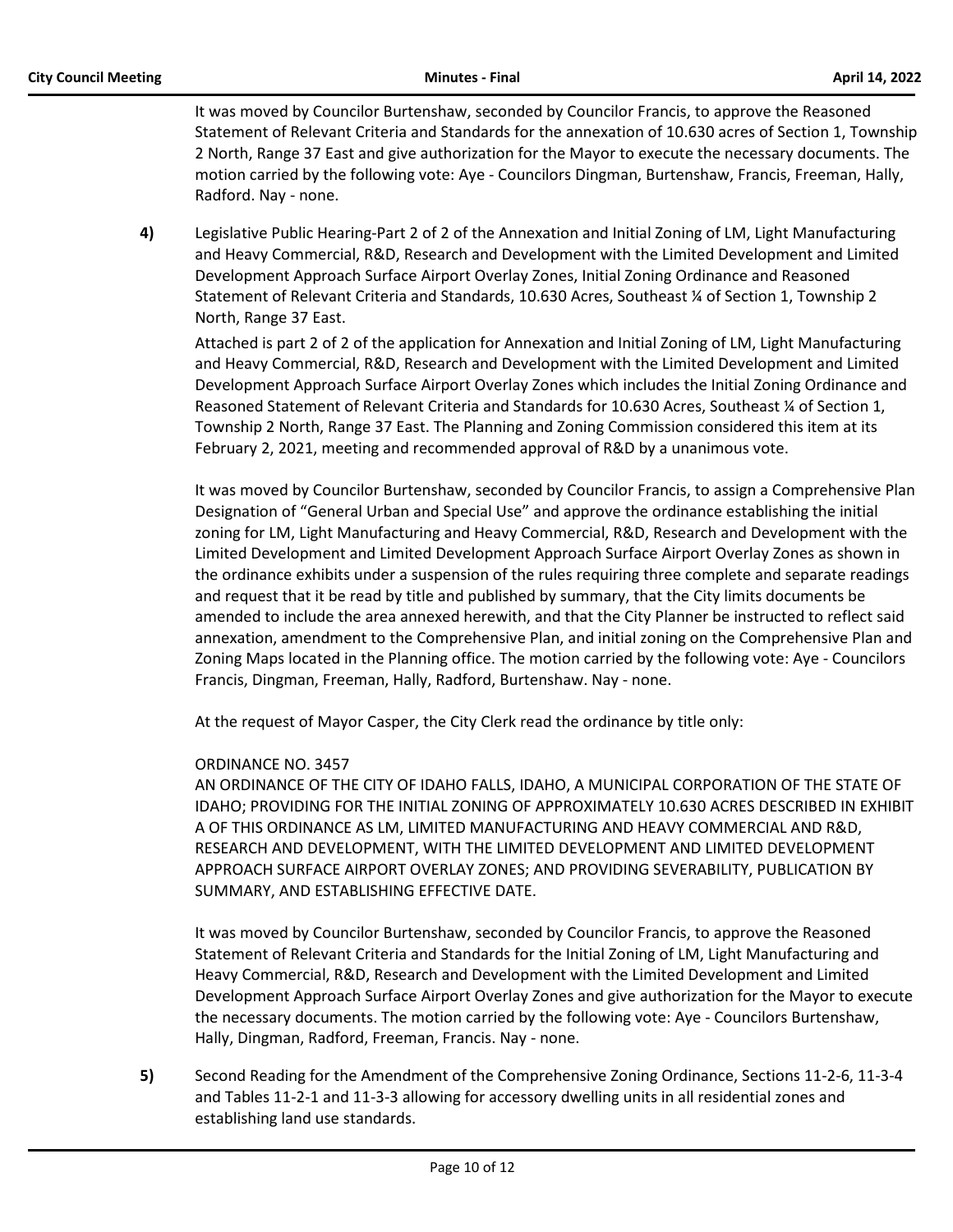On February 15, 2022, the Planning and Zoning Commission recommended to the Mayor and City Council approval of the ordinance amendments as presented with a vote of 3 to 2.

On March 31, 2022, the Mayor and City Council approved the first reading of the ordinance allowing for Accessory Dwelling Units in all residential zones and establishing land use standards and read by Title with a vote of 4 to 1.

In response to comments from the previous work session and Council meeting, the attached draft includes changes which include rear and side yard setbacks for detached ADU's and clarifications on requirements when adjacent to alleys.

Councilor Francis announced he read three emails and received two phone calls as he did not understand the second reading rules. Mr. Fife explained the legislative hearing stating the hearing had been closed and receiving additional information outside of the hearing would be perceived to be unfair. He believes the hearing should be re-opened or the councilors should recuse themselves as information was taken outside of the hearing. Councilor Francis believes one of the reasons for the second reading would allow time for public input as well as discussion with staff regarding concerns. Mayor Casper believes the previous conversation included time for staff discussion. Councilor Freeman agreed. Councilor Radford stated he also read emails. Discussion followed regarding re-opening the hearing. Council President Dingman, Councilors Hally, Freeman, and Burtenshaw stated they did not read any emails. Councilor Burtenshaw prefers all councilors have a chance to weigh in. She also prefers that the hearing be re-opened and allow the public to have a chance to speak. Councilor Radford believes this was an honest mistake, he also believes there was time to hear from the public. Council President Dingman also believes this was an honest mistake and she is hopeful the community understands the inconvenience. Per Mayor Casper, Ms. Hampton stated, per the minutes that were included in the packet, that additional information could be received. Mayor Casper stated she does not want to set precedent although she believes she needs to re-open the hearing. Mr. Fife explained options for information being received stating another hearing could be held in the event of a third reading. He stated the first hearing was noticed that allowed the legal opportunity to speak. Per Councilor Freeman, Mr. Fife indicated this is a legislative hearing and the original notice should suffice. He also indicated this item could be tabled and another hearing could be noticed. Mayor Casper questioned any urgency. Director Cramer stated there is no urgency for individuals wanting ADU permits. Councilor Radford clarified none of the information he received was going to change his perception. Councilor Francis stated he would recuse himself although he believes the council needs to find more ways for public engagement. Per Councilor Radford, Mr. Fife stated any item received through the city server becomes a public document. Mayor Casper re-opened the public hearing and ordered recently received communication to be entered into the record to allow full deliberation by the councilmembers which would avoid the conflict for recusal. Council President Dingman read an email from Halli Stone; and an additional email stating ADUs are a terrible idea. Councilor Burtenshaw stated she also received similar emails. Councilor Hally stated he didn't open any emails. Councilor Francis stated he received a similar email from Halli Stone in which he responded that his concerns are related to the setback's issues; he received the same email as referenced by Council President Dingman and Councilor Burtenshaw; he read two emails from William Phoenix in which he responded with his concerns; and he recapped two telephone calls he received from Ann Mitchell and Ms. Hitt. Councilor Freeman had no items to share. Councilor Radford stated he received a similar email from Halli Stone in which he responded; and he read an email from Bill Robertson in which there were two responses. Ms. Hampton read an email received in the Clerk's Office. Director Cramer read emails from the City of Chubbuck Planner as well as the City of Ammon. He believes it's helpful to have some local experience from surrounding communities. Mayor Casper closed the hearing. Per Mayor Casper, Director Cramer